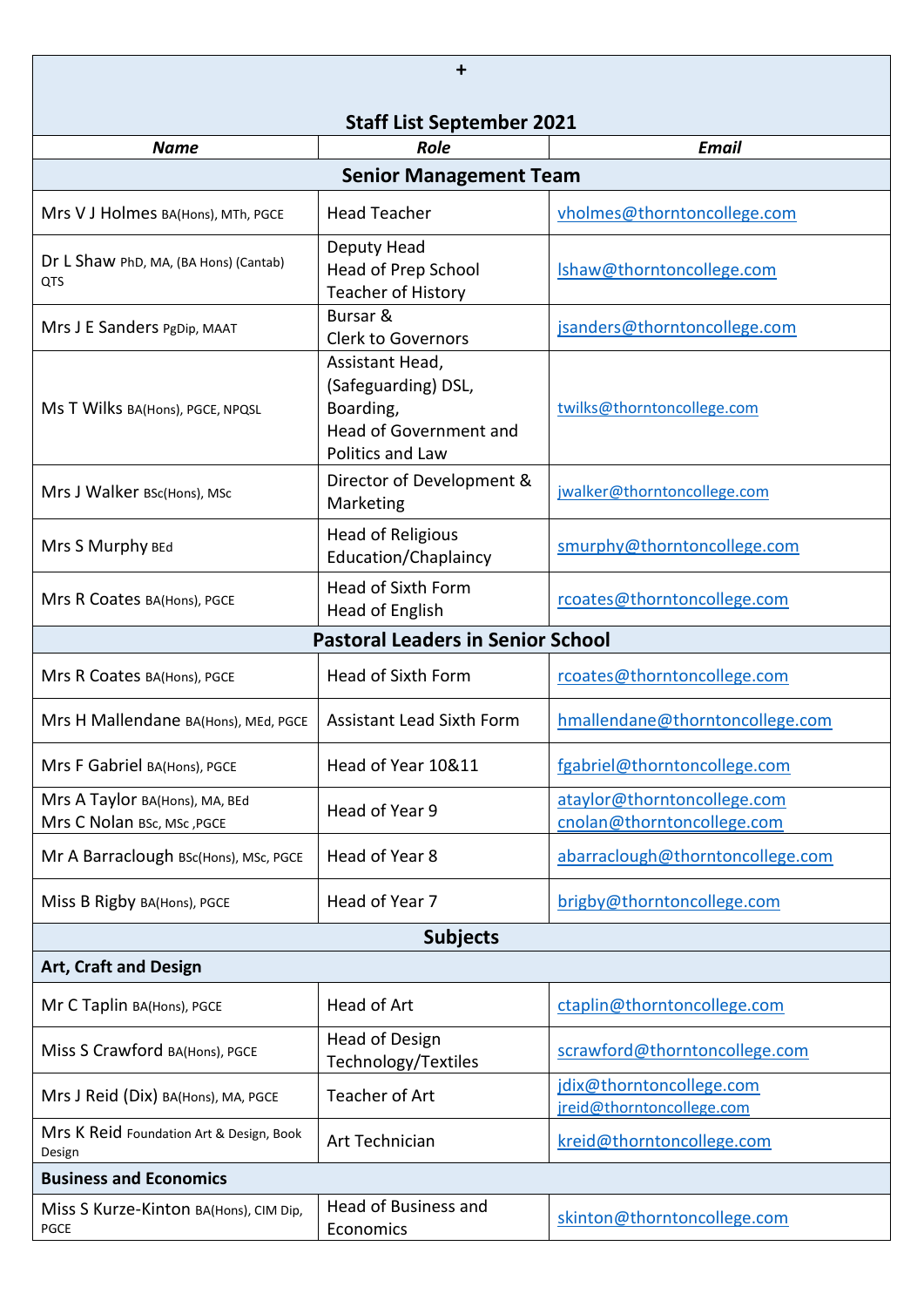|                                                  | Data Compliance Lead                                                                      |                                       |
|--------------------------------------------------|-------------------------------------------------------------------------------------------|---------------------------------------|
| <b>Computer Science and Digital Learning</b>     |                                                                                           |                                       |
| Mrs C Nolan BSc, MSc, PGCE                       | Head of Computer Science<br>& Digital Learning                                            | cnolan@thorntoncollege.com            |
| <b>English</b>                                   |                                                                                           |                                       |
| Mrs R Coates BA(Hons), PGCE                      | Head of English                                                                           | rcoates@thorntoncollege.com           |
| Mrs F Gabriel BA(Hons), PGCE                     | <b>Teacher of English</b>                                                                 | fgabriel@thorntoncollege.com          |
| Mrs A Taylor BA (Hons), MA, BEd                  | <b>Teacher of English</b>                                                                 | ataylor@thorntoncollege.com           |
| Ms G Woodham BA(Hons), PGCE                      | <b>Teacher of English</b>                                                                 | gwoodham@thorntoncollege.com          |
| <b>Government &amp; Politics</b>                 |                                                                                           |                                       |
| Ms T Wilks BA(Hons), PGCE, NPQSL                 | Head of Government and<br>Politics                                                        | twilks@thorntoncollege.com            |
| <b>Health &amp; Social Care</b>                  |                                                                                           |                                       |
| Mrs C Laurence BSc, PGCE                         | Head of Health & Social<br>Care                                                           | claurence@thorntoncollege.com         |
| <b>Humanities</b>                                |                                                                                           |                                       |
| Mr H Hoare BA(Hons), PGCE                        | <b>Head of History</b>                                                                    | hhoare@thorntoncollege.com            |
| Dr L Shaw PhD, MA, BA(Hons) (Cantab) QTS         | <b>Teacher of History</b>                                                                 | Ishaw@thorntoncollege.com             |
| Mr A Meredith BA(Hons), PgDip, PGCE              | <b>Head of Sociology</b><br>Acting Head of Geography                                      | ameredith@thorntoncollege.com         |
| Mr I Carpenter BA(Hons), PGCE                    | <b>Teacher of Geography</b>                                                               | icarpenter@thorntoncollege.com        |
| Mrs L Readman BMus(Hons) PGCE                    | Teacher of Geography                                                                      | Ireadman@thorntoncollege.com          |
| <b>Mathematics</b>                               |                                                                                           |                                       |
| Mrs L Fletcher BSc(Hons), MA, PGCE               | <b>Head of Mathematics</b><br>Senior Assessment<br>Co-ordinator                           | Ifletcher@thorntoncollege.com         |
| Mr A Barraclough BSc(Hons), MSc, PGCE            | <b>Teacher of Mathematics</b><br>Events Visits Co-ordinator<br>Co-Curricular Co-ordinator | abarraclough@thorntoncollege.com      |
| Mr D Ireland BSc(Hons), QTS                      | <b>Teacher of Mathematics</b>                                                             | direland@thorntoncollege.com          |
| Mrs M Teclaw MA, BA(Hons), PGCE                  | <b>Teacher of Mathematics</b>                                                             | mteclaw@thorntoncollege.com           |
| <b>Modern Languages</b>                          |                                                                                           |                                       |
| Mrs S Ferreira Thornton BA(Hons),<br><b>PGCE</b> | Head of Modern Languages<br><b>New Staff Induction</b><br>Co-ordinator                    | sferreirathornton@thorntoncollege.com |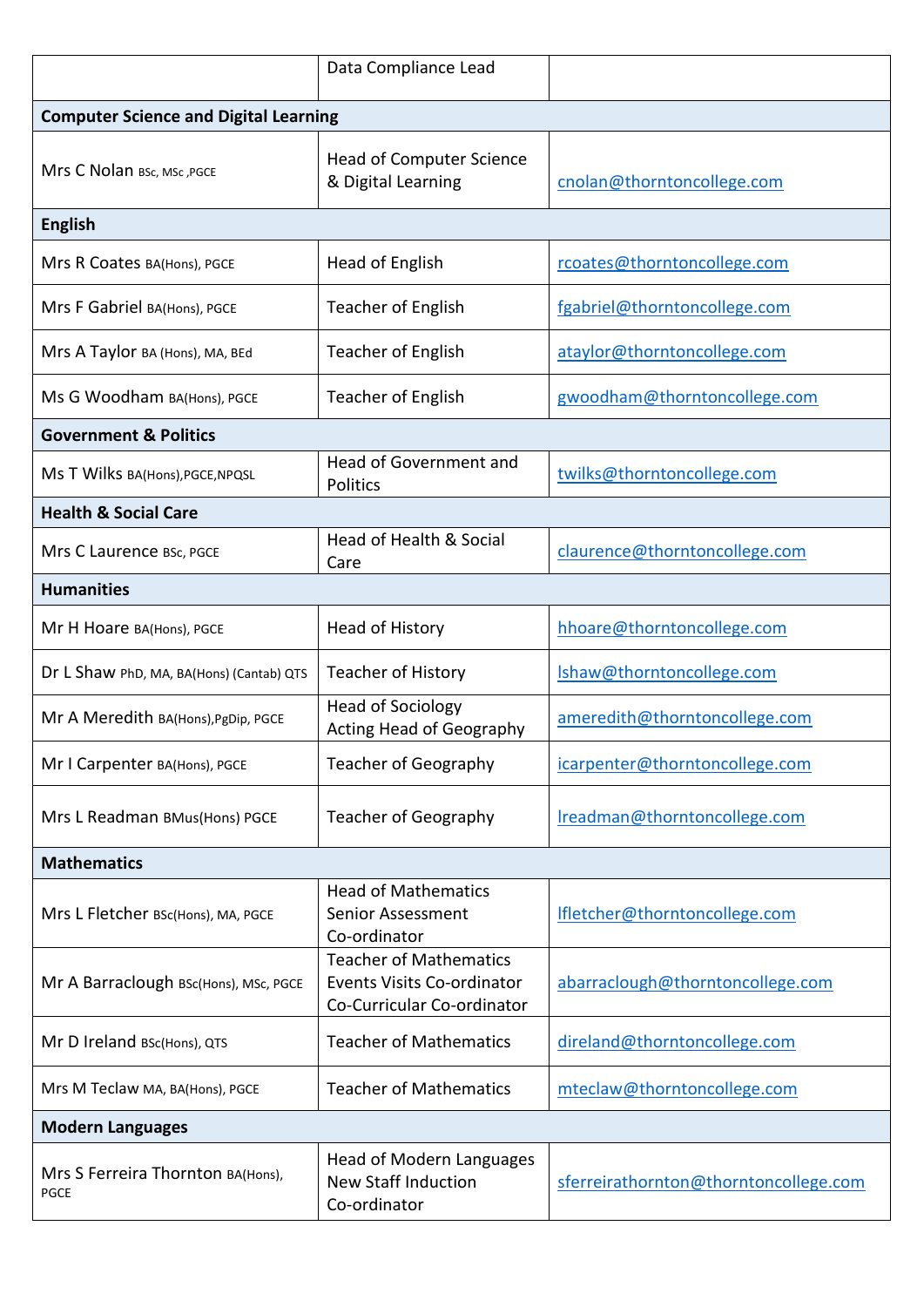| Mrs S Green BA(Hons), MA, PGCE                                 | Teacher of Spanish/French                                                       | sgreen@thorntoncollege.com       |
|----------------------------------------------------------------|---------------------------------------------------------------------------------|----------------------------------|
| Mrs H Kokotka BSc(Hons), PGCE, CELTA                           | Head of ESOL                                                                    | hkokotka@thorntoncollege.com     |
| Miss N Waddell BSc(Hons), PGCE                                 | <b>Teacher of French</b>                                                        | nwaddell@thorntoncollege.com     |
| <b>Music</b>                                                   |                                                                                 |                                  |
| Mrs A Broad BMus(Hons), MMus, PGCE                             | <b>Director of Music</b>                                                        | abroad@thorntoncollege.com       |
| Mrs L Readman BMus(Hons) PGCE                                  | <b>Teacher of Music</b>                                                         | Ireadman@thorntoncollege.com     |
| <b>Performing Arts</b>                                         |                                                                                 |                                  |
| Miss B Rigby BA(Hons), PGCE                                    | Head of Drama                                                                   | brigby@thorntoncollege.com       |
| Mrs K Spink Diploma in Musical Theatre<br>(Maternity leave)    | Head of LAMDA                                                                   | kspink@thorntoncollege.com       |
| Mrs H Reynolds (Maternity Cover)<br>Diploma in Musical Theatre | <b>Teacher of LAMDA</b>                                                         | hreynolds@thorntoncollege.com    |
| <b>Psychology</b>                                              |                                                                                 |                                  |
| Mrs H Mallendane BA(Hons), MEd, PGCE                           | <b>Head of Psychology</b><br><b>Teaching &amp; Learning</b><br>EPQ Co-ordinator | hmallendane@thorntoncollege.com  |
| Mr A Barraclough BSc(Hons), MSc, PGCE                          | <b>Teacher of Psychology</b>                                                    | abarraclough@thorntoncollege.com |
|                                                                |                                                                                 |                                  |
| <b>RE &amp; PSHEE</b>                                          |                                                                                 |                                  |
| Mrs S Murphy BEd                                               | <b>Head of Religious</b><br>Education/Chaplaincy                                | smurphy@thorntoncollege.com      |
| Mrs S Moore BA(Hons), PGCE                                     | Teacher of Religious Studies                                                    | smoore@thorntoncollege.com       |
| Mrs M Lewis ASDAN/Key Skills Approved<br>Moderator             | <b>Teacher of Careers &amp; PSHEE</b>                                           | mllewis@thorntoncollege.com      |
| <b>Science</b>                                                 |                                                                                 |                                  |
| Mr J Shippen MA Education Management,<br>BSc (Hons), PGCE      | <b>Head of Science</b>                                                          | jshippen@thorntoncollege.com     |
| Mr A Badiko BSc(Hons), MSc, GTP                                | <b>Teacher of Science</b>                                                       | agbadiko@thorntoncollege.com     |
| Mrs A Badowski BSc(Hons), MSc, PGCE,<br>QTS                    | <b>Teacher of Science</b>                                                       | abadowski@thorntoncollege.com    |
| Mr A Maddick BSc, MA, MRes, DipEd,<br><b>PGCE</b>              | <b>Teacher of Science</b>                                                       | amaddick@thorntoncollege.com     |
| Mrs R Qayyum BSc (Hons), PGCE                                  | <b>Teacher of Science</b>                                                       | rgayyum@thorntoncollege.com      |
| Ms T Stinson BSc, PGCE, NPQSL                                  | <b>Teacher of Science</b>                                                       | tstinson@thorntoncollege.com     |
| Dr R Connall BSc(Hons), PhD                                    | Science Technician                                                              | rconnall@thorntoncollege.com     |
| <b>Sport</b>                                                   |                                                                                 |                                  |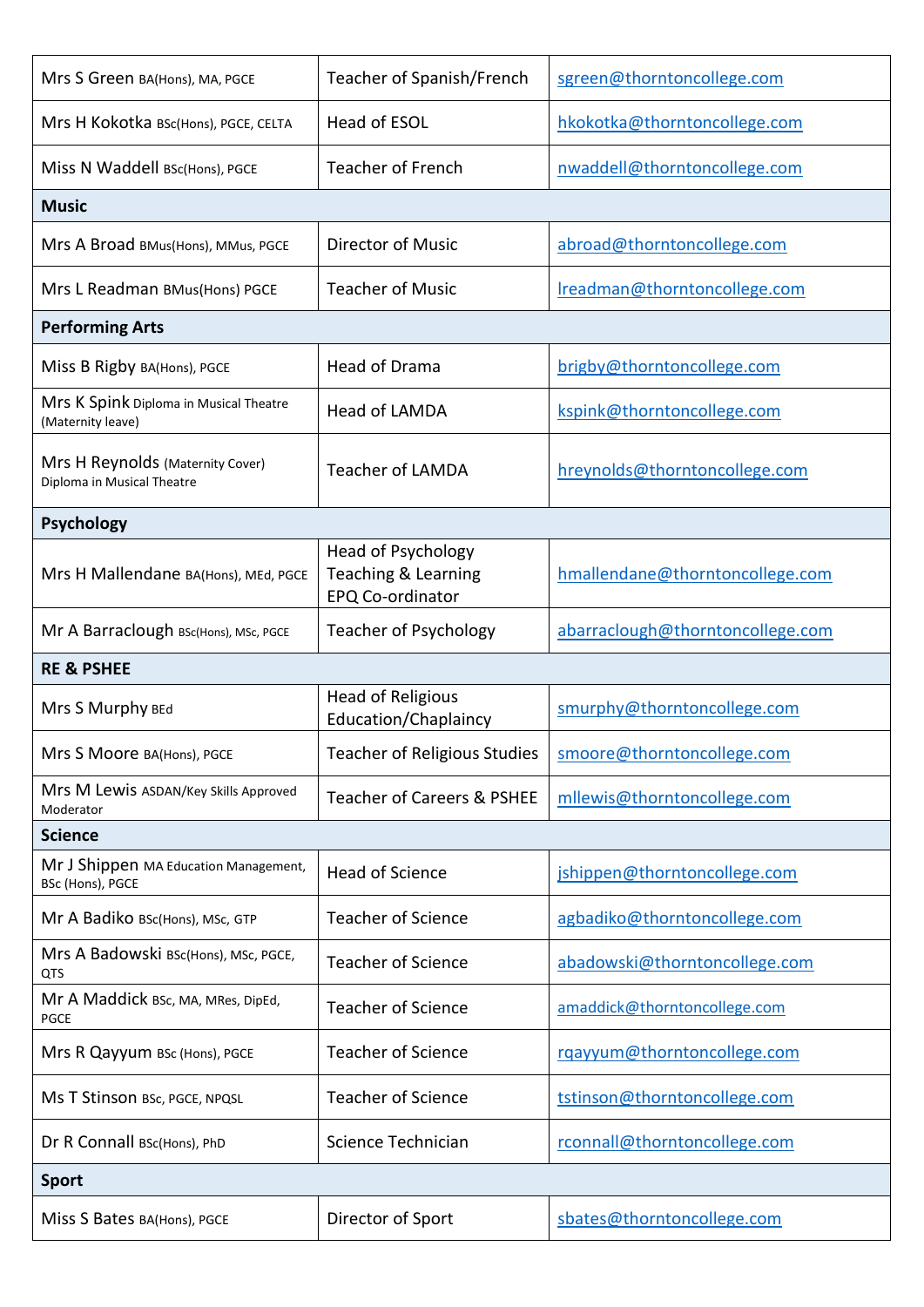| Mrs J Tisdale BEd(Hons)                            | <b>Teacher of Physical</b><br>Education                                   | jtisdale@thorntoncollege.com     |
|----------------------------------------------------|---------------------------------------------------------------------------|----------------------------------|
| Miss G Dean BA(Hons), QTS                          | <b>Teacher of Physical</b><br>Education                                   | gdean@thorntoncollege.com        |
| Mr A Barraclough BSc(Hons), MSc, PGCE              | <b>Teacher of Physical</b><br>Education                                   | abarraclough@thorntoncollege.com |
| Mrs M Lewis                                        | <b>Teacher of Physical</b><br>Education                                   | mllewis@thorntoncollege.com      |
| <b>Support Studies</b>                             |                                                                           |                                  |
| Mrs A Woodruff BSc(Hons), PGCE, CCET,<br>PGC SENCO | <b>Head of Learning</b><br>Development                                    | awoodruff@thorntoncollege.com    |
| Mrs D Allen                                        | <b>Teaching Assistant</b>                                                 | dallen@thorntoncollege.com       |
| Miss H Bagwell BA(Hons), HLTA                      | <b>Teaching Assistant</b>                                                 | hbagwell@thorntoncollege.com     |
| Mrs C Boardman                                     | <b>Teaching Assistant</b>                                                 | cboardman@thorntoncollege.com    |
| Mrs J Callaghan HLTA                               | <b>Teaching Assistant</b>                                                 | jcallaghan@thorntoncollege.com   |
| Mrs R Corboy                                       | <b>Teaching Assistant</b>                                                 | rcorboy@thorntoncollege.com      |
| Miss S Holmes BA(Hons)                             | <b>Teaching Assistant</b>                                                 | sholmes@thorntoncollege.com      |
| Mrs P Mackenzie BA(Hons)                           | <b>Teaching Assistant</b>                                                 | pmackenzie@thorntoncollege.com   |
| Mrs J Roe BSc (Hons) QTS                           | <b>Teaching Assistant</b>                                                 | jroe@thorntoncollege.com         |
| Mrs J Scott BTEC National Diploma                  | <b>Teaching Assistant</b><br><b>Employment &amp; Enterprise</b><br>Leader | jscott@thorntoncollege.com       |
| <b>Mrs A Sinnott DPP</b>                           | <b>Teaching Assistant</b>                                                 | asinnott@thorntoncollege.com     |
|                                                    | <b>Prep School</b>                                                        |                                  |
| Mrs F Jacobson BEd(Hons)                           | <b>Reception Teacher</b><br><b>EYFS Manager</b>                           | fjacobson@thorntoncollege.com    |
| Mrs C Thomas BA(Hons), PGCE                        | Year 1 Teacher                                                            | cthomas@thorntoncollege.com      |
| Miss B Daley BA(Hons) MSc                          | Year 2 Teacher                                                            | bdaley@thorntoncollege.com       |
| Mrs S Olejnik BSc(Hons), PGCE                      | Year 3 Teacher                                                            | solejnik@thorntoncollege.com     |
| Mrs L Sablon BA(Hons), PGCE                        | Year 4C Teacher                                                           | Isablon@thorntoncollege.com      |
| Miss A Haynes BA(Hons), PGCE                       | Year 4T Teacher                                                           | ahaynes@thorntoncollege.com      |
| Miss K Law BA(Hons), PGCE                          | Year 5C Teacher                                                           | klaw@thorntoncollege.com         |
| Mrs J Hall BSc(Hons), MSc, PGCE                    | Year 5T Teacher                                                           | jhall@thorntoncollege.com        |
| Mrs H Willis Dip HE, BEd                           | Year 5T Teacher                                                           | hwillis@thorntoncollege.com      |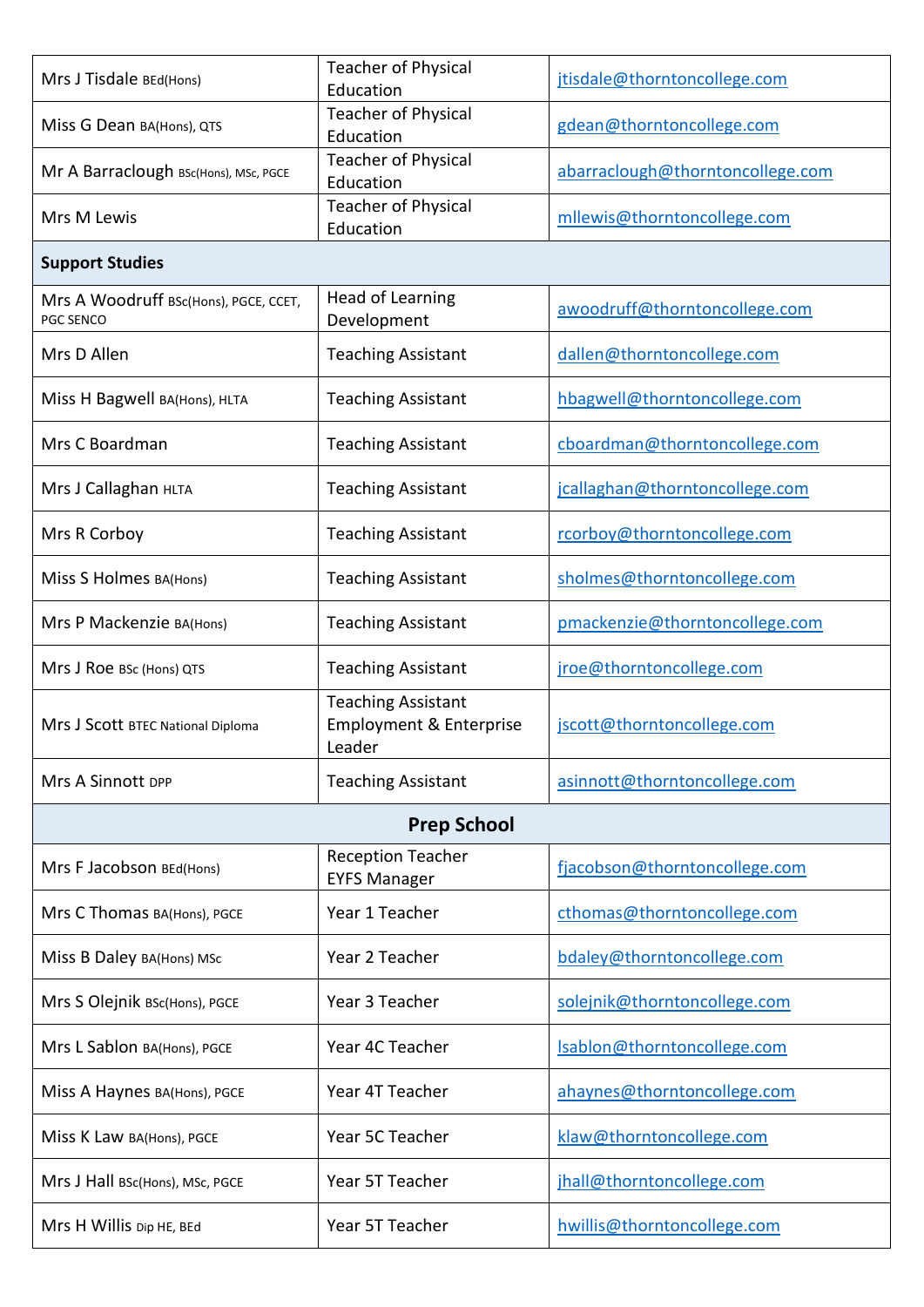| Mr D Holmes BA(Hons), MLitt, PGCE                                         | Year 6C Teacher                                   | dholmes@thorntoncollege.com           |  |
|---------------------------------------------------------------------------|---------------------------------------------------|---------------------------------------|--|
| Mrs C Harris BA(Hons) Primary Education                                   | Year 6T Teacher                                   | charris@thorntoncollege.com           |  |
| Miss H Bagwell BA(Hons), HLTA                                             | <b>Teaching Assistant</b>                         | hbagwell@thorntoncollege.com          |  |
| <b>Mrs A Sinnott DPP</b>                                                  | <b>Teaching Assistant</b>                         | asinnott@thorntoncollege.com          |  |
| <b>Pre-Reception/Nursery</b>                                              |                                                   |                                       |  |
| Mrs S Bird Diploma in Pre-School Practice                                 | Pre-Reception Practitioner                        | sbird@thorntoncollege.com             |  |
| Mrs H McPartlan NVQ Level 3 equivalent                                    | Pre-Reception Practitioner                        | hmcpartlan@thorntoncollege.com        |  |
|                                                                           | <b>Boarding</b>                                   |                                       |  |
| Mrs J Tisdale BEd(Hons)                                                   | Housemistress                                     | jtisdale@thorntoncollege.com          |  |
| Miss S Holmes BA(Hons)                                                    | <b>Junior Housemistress</b>                       | sholmes@thorntoncollege.com           |  |
| Miss F Smith BSc(Hons)                                                    | Housemistress                                     | fsmith@thorntoncollege.com            |  |
| Miss G Cook MA                                                            | <b>Graduate Resident Tutor</b>                    | gcook@thorntoncollege.com             |  |
| Miss O Purvis MPhil, BA(Hons) Cantab                                      | <b>Graduate Resident Tutor</b>                    | opurvis@thorntoncollege.com           |  |
| Medical Team (healthcentregroup@thorntoncollege.com)                      |                                                   |                                       |  |
| Dr T Largent DFFP, DRCOG, MBBS, MRCGP                                     | <b>School Doctor</b>                              | healthcentregroup@thorntoncollege.com |  |
| Mrs J Dixon RGN, BSc(Hons)                                                | <b>School Nurse</b>                               | jdixon@thorntoncollege.com            |  |
|                                                                           | <b>Student Support</b>                            |                                       |  |
| Ms G Woodham BA(Hons), PGCE                                               | Librarian                                         | gwoodham@thorntoncollege.com          |  |
| Mrs V Bacigalupo BSc (Hons), PGCE                                         | <b>Examinations Officer</b>                       | vbacigalupo@thorntoncollege.com       |  |
| Mrs S Staten BSc, BDS                                                     | <b>Cover Supervisor</b>                           | sstaten@thorntoncollege.com           |  |
| <b>Bursary/Finance Team</b>                                               |                                                   |                                       |  |
| Mrs J Sanders PgDip, MAAT                                                 | <b>Bursar &amp; Clerk to Governors</b>            | jsanders@thorntoncollege.com          |  |
| Mrs M Clark BA(Hons), ACCA member,<br>part-qualified Chartered Accountant | <b>Finance Manager</b>                            | mclark@thorntoncollege.com            |  |
| Miss A Clarke BA(Hons)                                                    | <b>Finance Assistant</b>                          | aclarke@thorntoncollege.com           |  |
| <b>Admin Team</b>                                                         |                                                   |                                       |  |
| Mrs L Tipping                                                             | PA to the Head/Office<br>Manager                  | tipping@thorntoncollege.com           |  |
| Mrs L Try                                                                 | Secretary/Administrator                           | try@thorntoncollege.com               |  |
| Mrs J Holliday                                                            | Receptionist &<br><b>Administration Assistant</b> | jholliday@thorntoncollege.com         |  |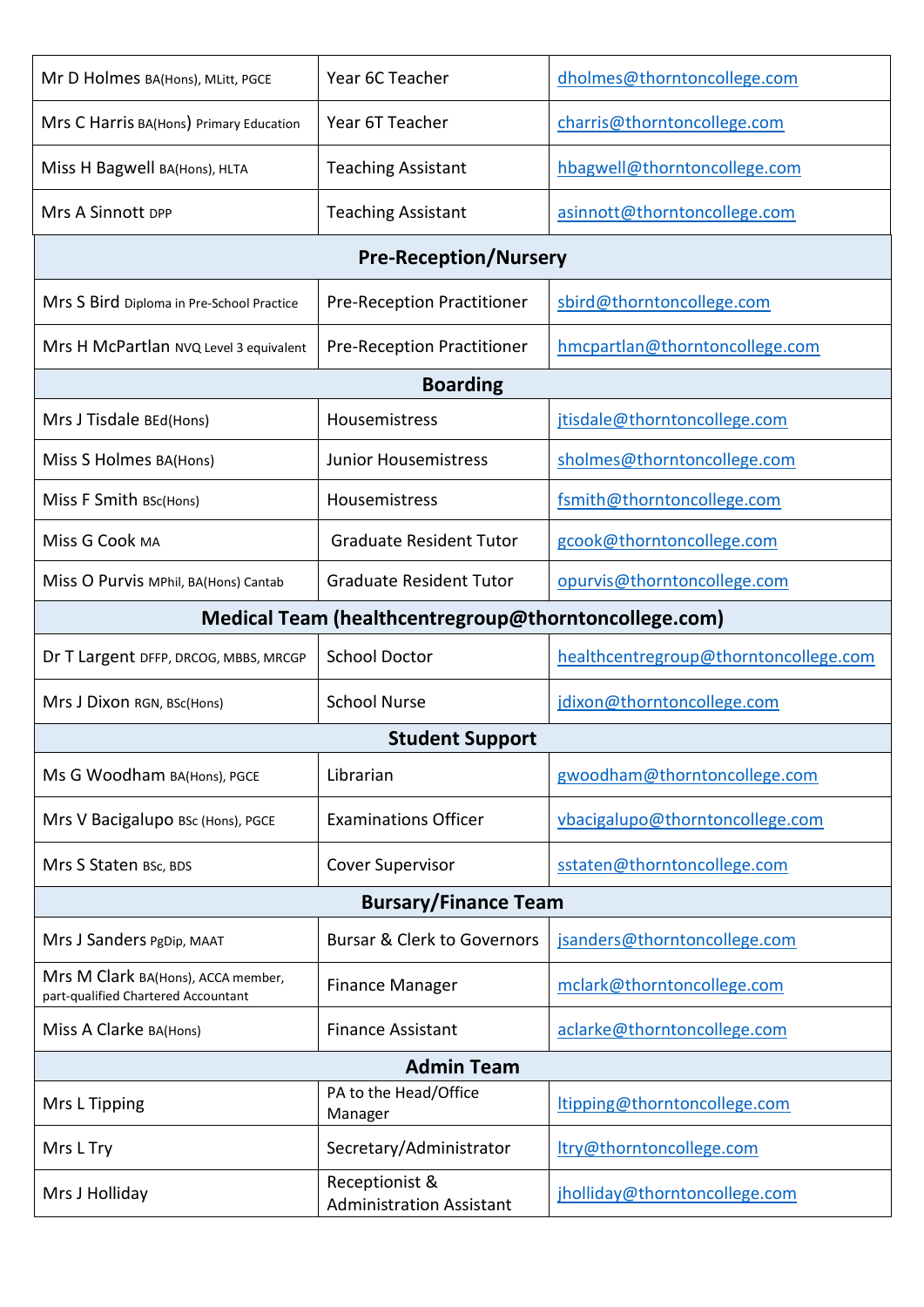| <b>Mrs A Matthews</b>                  | Secretary/Administrator                | amatthews@thorntoncollege.com         |  |
|----------------------------------------|----------------------------------------|---------------------------------------|--|
|                                        | <b>Admissions &amp; Marketing</b>      |                                       |  |
| Mrs J Walker BSc(Hons), MSc            | Director of Development &<br>Marketing | jwalker@thorntoncollege.com           |  |
| Miss A Ho BA(Hons)                     | Marketing & Admissions<br>Officer      | aho@thorntoncollege.com               |  |
| Mr I Davies MCIM                       | <b>Marketing Officer</b>               | idavies@thorntoncollege.com           |  |
| <b>Estates, Security &amp; IT</b>      |                                        |                                       |  |
| Mr S Bluck                             | <b>Head of Operations</b>              | sbluck@thorntoncollege.com            |  |
| Mr M Leggett                           | <b>Head of Maintenance</b>             | mleggett@thorntoncollege.com          |  |
| Mr J Brunton                           | <b>Head of Grounds</b>                 | jbrunton@thorntoncollege.com          |  |
| Mr J Edser                             | Network Manager                        | jedser@thorntoncollege.com            |  |
| Mr S Brown                             | IT Technician                          | sbrown@thorntoncollege.com            |  |
| Mr A Berry                             | <b>Security Officer</b>                | security@thorntoncollege.com          |  |
| Mr F Crangle                           | Security Officer                       | security@thorntoncollege.com          |  |
| Mr M King                              | Security Officer                       | security@thorntoncollege.com          |  |
| <b>Housekeeping Team</b>               |                                        |                                       |  |
| Mrs L Ashby                            | Mrs J Balchin                          | Mrs C Ball                            |  |
| Miss C Bird                            | Ms M Hadley                            | Mrs C Leeder                          |  |
| Miss N Nichol                          | Mrs C Ramus                            | Mrs P Ratcliffe                       |  |
| Mrs S Rogers                           | Mrs S Young                            |                                       |  |
| <b>Catering Team</b>                   |                                        |                                       |  |
| Mr I Wheatley                          | <b>Executive Chef Manager</b>          | thornton@harrisoncatering.co.uk       |  |
| Mrs S Morgan-Crane                     | <b>Catering Administrator</b>          | thornton.admin@harrisoncatering.co.uk |  |
| Miss P Ward Barber<br>(Chef de partie) | Mr G Valkov (Chef de partie)           | Mrs M Thomas (Chef de partie)         |  |
| Ms J Boadi                             | Ms I Bumerl                            | Miss L Coia                           |  |
| Miss I Ellis                           | Mrs S Flint                            | Ms M Gomes                            |  |
| Ms S Hefferman                         | Mrs J Knazeva                          | Ms A Michael                          |  |